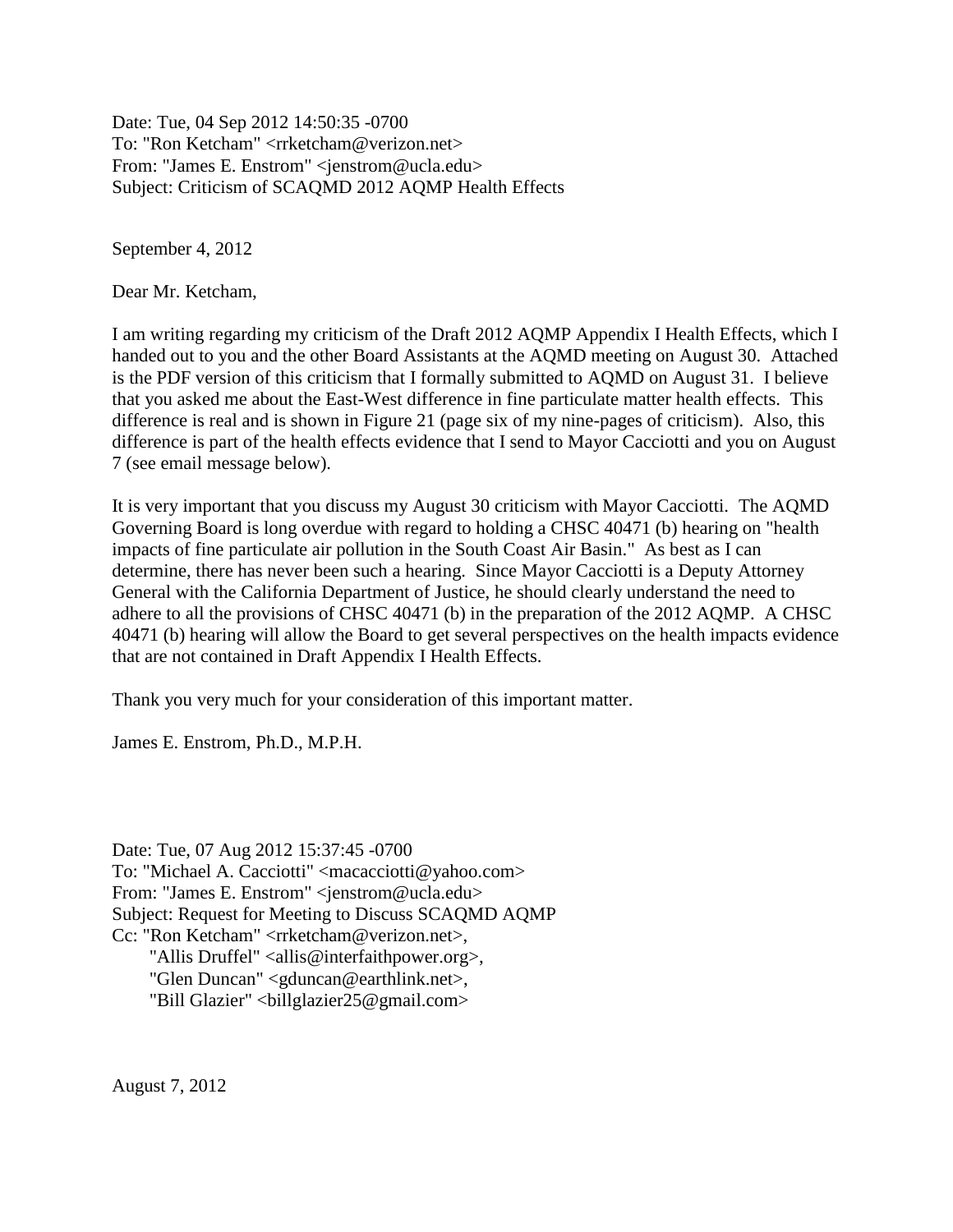Mayor Michael A. Cacciotti SCAQMD Governing Board Member City of South Pasadena 1414 Mission Street South Pasadena, CA 91030 macacciotti@yahoo.com

Dear Mayor Cacciotti,

I have been an epidemiologist at UCLA since 1973 and I have conducted important research on the health effects of air pollution in California. I have substantial evidence that the health effects of air pollution in Southern California are quite exaggerated in the Draft 2012 SCAQMD Air Quality Management Plan [\(http://www.aqmd.gov/aqmp/2012aqmp/index.htm\)](http://www.aqmd.gov/aqmp/2012aqmp/index.htm). This evidence of exaggeration is described in the June 2012 Orange County Register exchange that I had with AQMD Executive Officer Barry Wallerstein (see links below). The ongoing dispute about the evidence is only briefly mentioned on page 2-14 of the Draft AQMP: "The U.S. EPA, in its most recent review, has concluded that long term exposure to PM2.5 is causally related to increases in mortality rates. Despite this, skepticism remains among some quarters whether exposures to PM2.5 in California are responsible for increases in mortality. CARB Symposium: Estimating Premature Deaths from Long-term Exposure to PM2.5, February 26, 2010 [\[http://www.arb.ca.gov/research/health/pm-mort/pm-mort-ws\\_02-26-10.htm\]](http://www.arb.ca.gov/research/health/pm-mort/pm-mort-ws_02-26-10.htm)." The Draft AQMP does not present the complete health effects evidence, particularly the California-specific evidence.

In order to help you properly understand the complete health effects evidence and its major implications for the 2012 AQMP, I request a meeting with you and your four AQMD Assistants, as soon as convenient. If a meeting with all five of you is not feasible, then I am be open to any meeting that you can arrange. I am writing you at the suggestion of Debra Mendelsohn, AQMD Assistant for Supervisor Michael Antonovich. I met with Debra last week about this same issue.

Thank you very much for your consideration.

Sincerely yours,

James E. Enstrom, Ph.D., M.P.H. UCLA School of Public Health Los Angeles, CA 90095-1772 jenstrom@ucla.edu (310) 825-2048 UCLA (310) 210-7145 cell

cc: Ron Ketcham <*rrketcham@verizon.net*> Allis Druffel <allis@interfaithpower.org> Glen Duncan  $\leq$ gduncan@earthlink.net $>$ Bill Glazier <billglazier25@gmail.com>